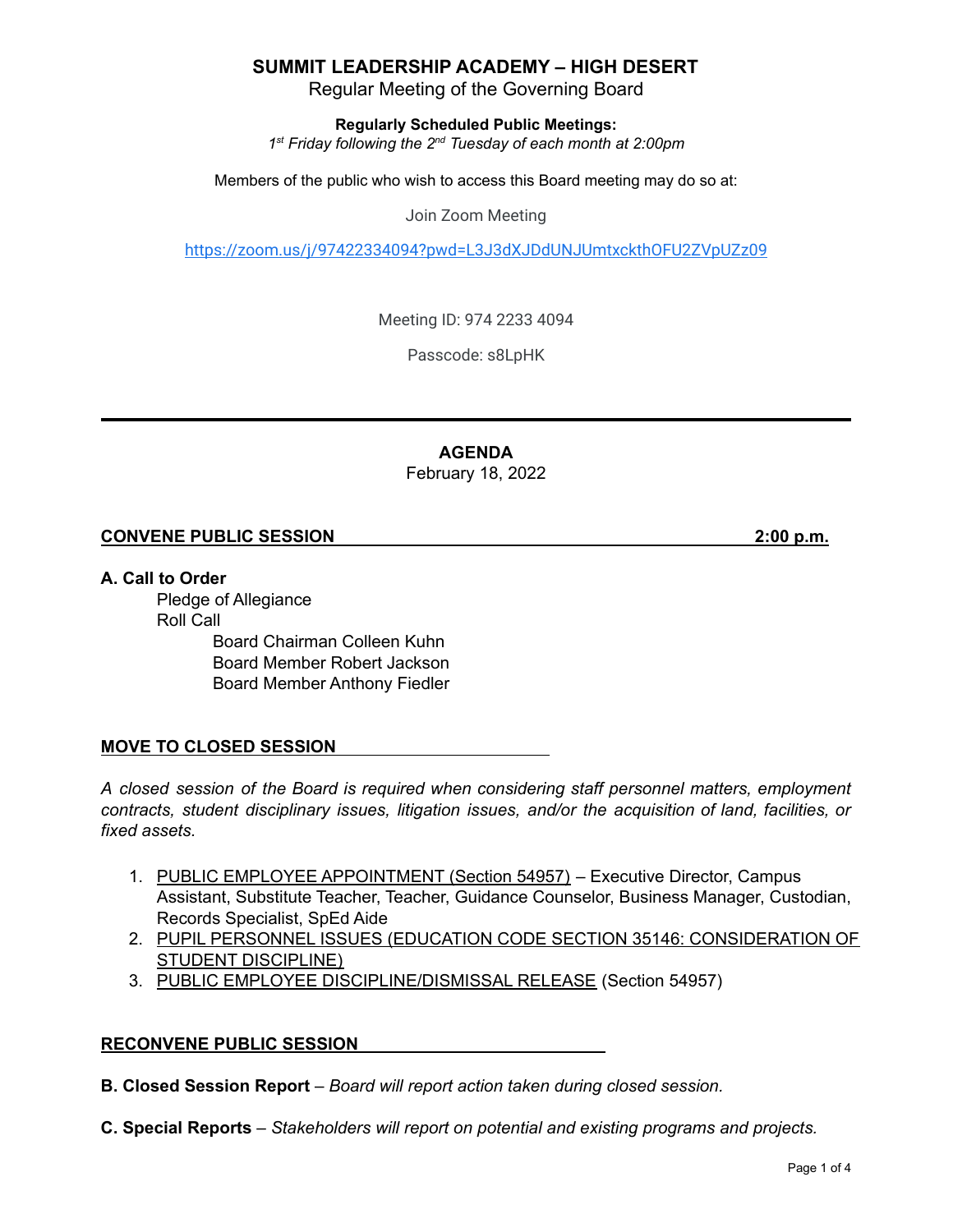Regular Meeting of the Governing Board

**D. Public Comment –** This is an opportunity for the public to speak on any issue related to the *school. Commentary from the public is limited to three minutes per individual. Please notify the Board Chairman of your desire to speak before the public meeting is convened; be prepared to state your name and city of residence for the record prior to making your statement.*

Under the provisions of the Brown Act, the Board of Directors is prohibited from taking action on oral comments/requests. However, the Board Chairman may respond briefly or refer the communication to staff. The Board Chairman may also *request an item related to your communication to be placed on a future Board Meeting agenda.*

Note: Members who wish to notify the Board of a perceived confidential issue may do so by sending a letter directly to *the Board Chairman, c/o Summit Leadership Academy, 12850 Muscatel Street Hesperia, CA 92344. The Board Chairman will evaluate the communiqué and determine the appropriate administrative action.*

Members of the public who wish to comment during the Board meeting may use the "raise hand" tool on the Zoom platform or email comments to slahdboard@slahd.com. Individual comments will be limited to three (3) minutes. If an interpreter is needed for comments, they will be translated to English and the time limit shall be six (6) minutes. The Board of Directors may limit the total time for public comment to a reasonable time. The Board reserves the right to mute *or remove a member of the public if comments or actions disrupt the Board meeting.*

**E. Items to be Removed from Consent or Action Agendas –** *Board members may request that an item be removed from the current Consent or Action Agendas for clarification, discussion, or correction purposes; or if additional research or information is requested.*

**F. Consent Agenda –** *The consent agenda is reserved for routinely scheduled business of the board; for operational and/or planning reports; and for the review and approval of standard operational and administrative procedures/assignments, protocols, and forms necessary for the efficient operation of the school.*

- 1. Approval of Board Minutes for Regular Meeting October 29, 2021, Special Meetings on October 29, 2021, December 8, 2021, and December 17, 2022.
- 2. Approval of Expenditure Reports for September 2021, October 2021, November 2021, and December 2021 including the General, Fundraising, and Reserve Accounts.
- 3. Approval of Credit Card Reconciliations for September 2021*,* October 2021, November 2021, and December 2021.
- 4. Approval of Petty Cash for October 2021, November 2021, December 2021, and January 2022.
- 5. Approval of the Revised Bell Schedule, Effective January 3, 2022.

**G. Action Agenda –** *The action agenda is reserved for items, issues, and topics that require public notification and/or the opportunity for public comment: including but not limited to revisions of Board Policy and School Administrative Regulations, the award of service and maintenance contracts to outside vendors, and other items not appropriate for the Consent Agenda.*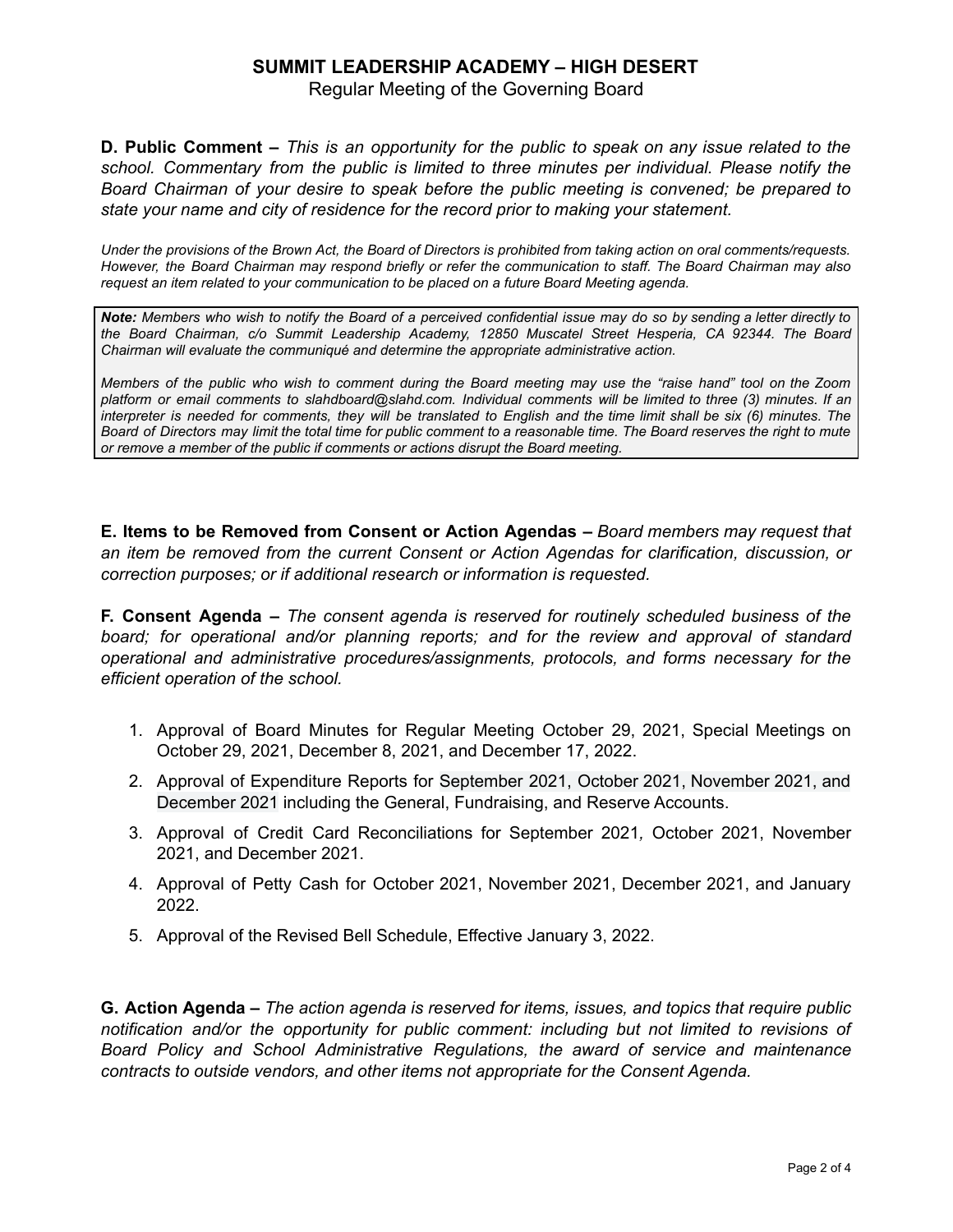Regular Meeting of the Governing Board

1. DISCUSSION/APPROVAL OF APPOINTMENT OF KAREN ENGELSON TO THE GOVERNING BOARD OF DIRECTORS.

.

- 2. DISCUSSION/APPROVAL OF THE EMPLOYEE REFERRAL PROGRAM The Board may approve the Employee Referral Program effective 12/1/2021.
- 3. DISCUSSION/APPROVAL OF THE EDUCATOR EFFECTIVENESS BLOCK GRANT The Board may approve the 2021 Educator Effectiveness Block Grant.
- 4. DISCUSSION/APPROVAL OF THE FY 2021-2022 1st INTERIM CHARTER BUDGET- The Board may approve the Fiscal Year 2021-2022 1st Interim Charter Budget.
- 5. DISCUSSION/APPROVAL OF THE JUNE 30, 2021 SLAHD AUDITED FINANCIAL STATEMENT. The Board may approve the June 30, 2021, SLAHD audited financial statement.
- 6. DISCUSSION/APPROVAL OF REVIEW OF THE 2021-2022 SLAHD COMPREHENSIVE SAFETY PLAN. The Board may review the 2021-2022 SLAHD Comprehensive Safety Plan.
- 7. DISCUSSION/APPROVAL OF THE 2020-2021 SCHOOL ACCOUNTABILITY REPORT CARD. The Board may approve the 2020-2021 School Accountability Report Card.
- 8. DISCUSSION/APPROVAL OF THE 2021-22 VARIABLE TERM WAIVER JOHN WHITING The Board may approve John Whiting's 2021-22 Variable Term Waiver for English Learner Authorization to teach CTE Law Enforcement courses: Bravo Formation, Practical Application Law, Advanced Law, Emergency Dispatcher, Law Enforcement Foundation, and Intermediate Law to grades nine through twelve.
- 9. DISCUSSION/APPROVAL OF THE 2021-22 VARIABLE TERM WAIVER JAMES FLYNN The Board may approve James Flynn's 2021-22 Variable Term Waiver for English Learner Authorization to teach CTE Military courses: Charlie Formation, Practical Application Military, Advanced Military, Military Drill, Military Foundation, and Intermediate Military to grades nine through twelve.
- 10. DISCUSSION/APPROVAL OF THE 2021-22 VARIABLE TERM WAIVER RUSSELL WILCOX - The Board may approve Russell Wilcox's 2021-22 Variable Term Waiver for English Learner Authorization to teach CTE Firefighting courses: Charlie Formation, Practical Application Fire, Advanced Fire, Emergency Dispatcher, Firefighting Foundation, and Intermediate Fire to grades nine through twelve.
- 11. AG EXPENDITURE PLAN PUBLIC HEARING The board shall hold a public hearing of the A-G Expenditure Plan.